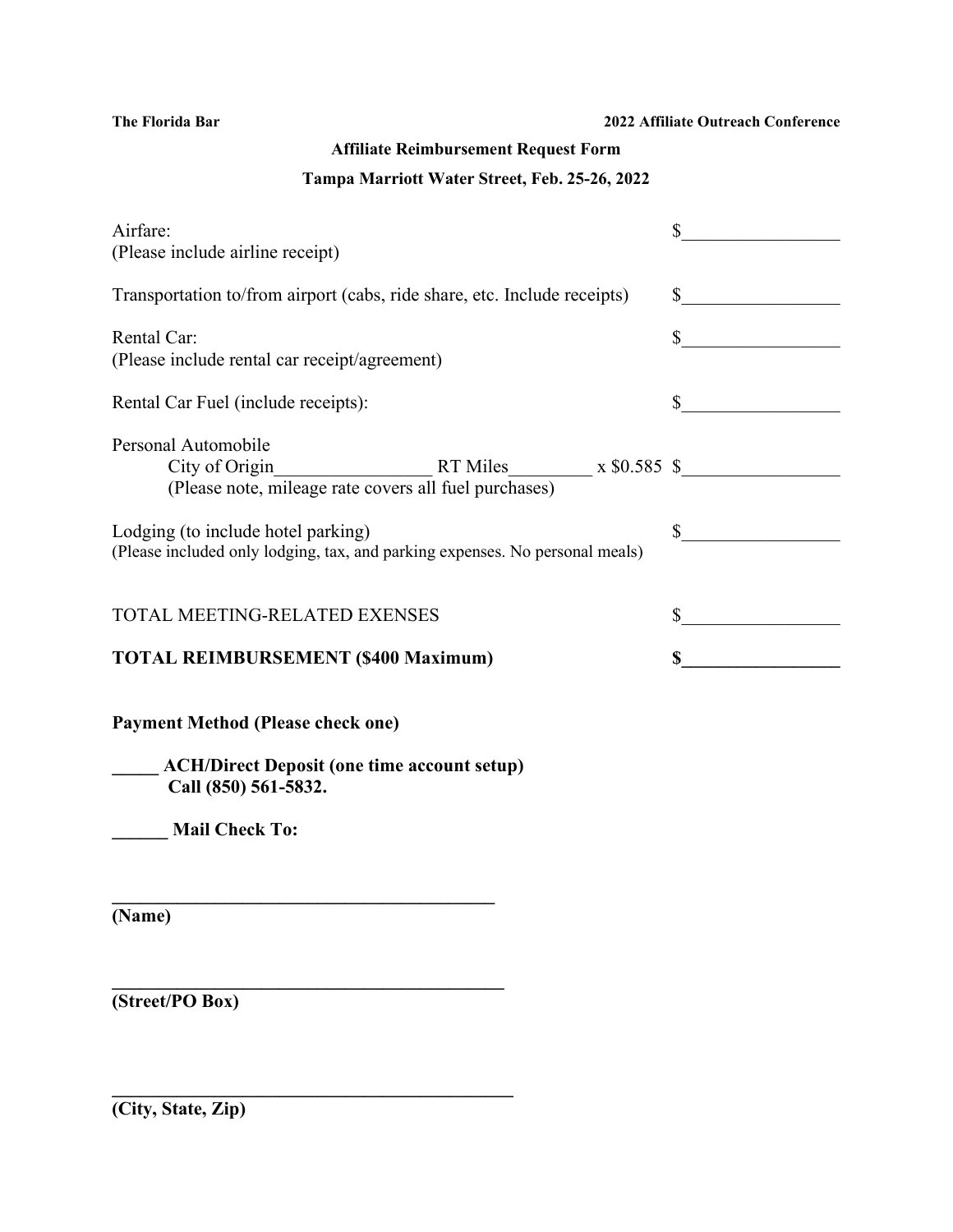#### **YLD REIMBURSEMENT PROCEDURES AND RULES**

Each request should be submitted to the YLD Division Administrator (tmiller@floridabar.org) within **30 days of the incurred expense. All reimbursement requests should be received by the YLD Administrator [\(tmiller@floridabar.org\)](mailto:tmiller@floridabar.org) by March 28, 2022.** Please include all appropriate receipts for any single expense of \$25 or more. Please submit the reimbursement as a single PDF document. Please do not send multiple documents. This may slow the process time of your reimbursement. You may also mail an original copy with receipts for processing. See the mailing address below.

Original supporting receipts, such as airline tickets, hotel folios and credit card receipts must be submitted with this form. If you mail in your request, please staple your receipts to the form and be sure to keep a copy of the receipts you submit. If you have lost any of the receipts which should accompany your reimbursement request, please note them in an accompanying memo, detailing the nature and amount of the expense. All reimbursements are capped at \$400. Credit card statements will not suffice in lieu of receipts unless it is included with a statement regarding a lost receipt. Duplicates of lost hotel receipts may be obtained by contacting the Tampa Marriott Water Street at (813) 221-4900.

#### **CERTIFICATION**

Reimbursement is limited to two (2) designated representatives per each participating affiliate organization, not to exceed \$400 per representative. Reimbursable expenses include transportation (airfare, rental car, rental car fuel, personal mileage, etc.) and lodging expenses. Personal meals are not reimbursable. For those affiliates sharing rooms and/or transportation, only one affiliate rep will be reimbursed for those expenses unless a single expense has been split between the two reps of the same affiliate organization. An accompanying memo or note should be included with the reimbursement requests, indicating the amount of the split and the name of the designated rep with whom the reimbursement is being split. Receipts are not required to report mileage for the use of personal automobile, but the reimbursement request should include the city of origin and the number of roundtrip miles. Please do not include map reports detailing your mileage. A city of origin will suffice.

*Send to: Tom Miller at [tmiller@floridabar.org](mailto:tmiller@floridabar.org)*

*Or by mail 651 E. Jefferson Street Tallahassee, FL 32399*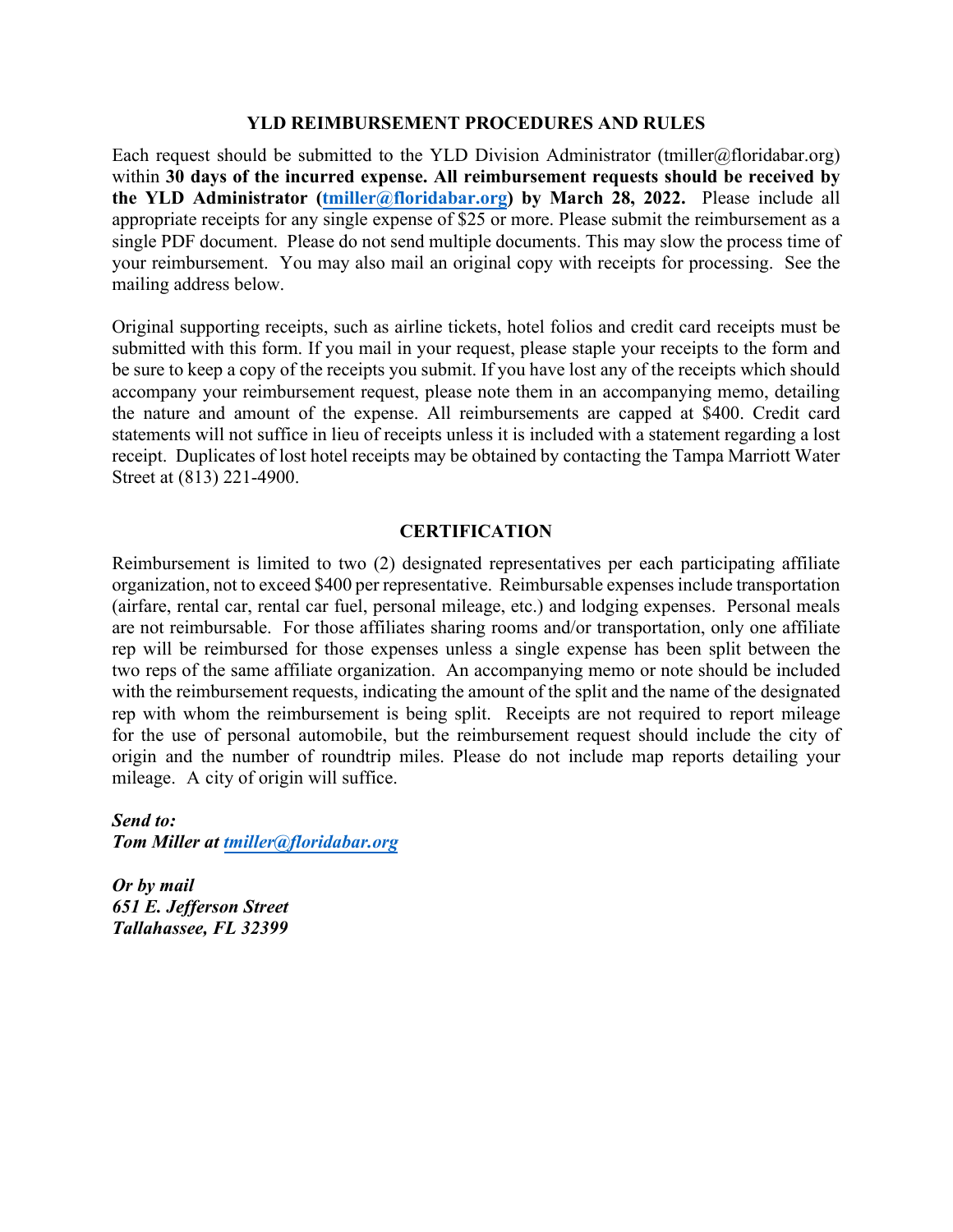

**Joshua E. Doyle Executive Director**

**850/561-5600 [www.FLORIDABAR.org](http://www.floridabar.org/)**

# **The Florida Bar Electronic Payment Initiative**

Dear Valued Vendor:

The Florida Bar (TFB) is in the process of switching current vendors and customers from paper checks to electronic payment options. As part of this transition, we ask that your organization accept future invoice payments by one of the following options: credit card or ACH/Direct Deposit, rather than by check.

## **There are two electronic payment options:**

- 1) Single-Use Virtual Mastercard
- 2) ACH (Direct Deposit)

This change will simplify your processes, provide you with faster invoice payment, and improved cash flow. The major difference between the electronic payment types and standard check/corporate credit card reimbursement is that the Single-Use Virtual Mastercard and ACH options will result in faster payment reimbursement. There are no fees associated with electronic payments.

## **Electronic Option 1- Single-Use Virtual Mastercard**

- 1. Determine if you are able to accept credit card transactions and anemail address/contact to receive payment information.
- 2. Send an email containing the requested information above t[o](mailto:accounting@floridabar.org) [accounting@floridabar.org. A](mailto:accounting@floridabar.org) reply will be sent confirmingreceipt.
- 3. For each payment, you will receive a unique single-use account number, the payment amount, and remittance advice related to your payment. You will use this information to process the payment following your normal credit card process.